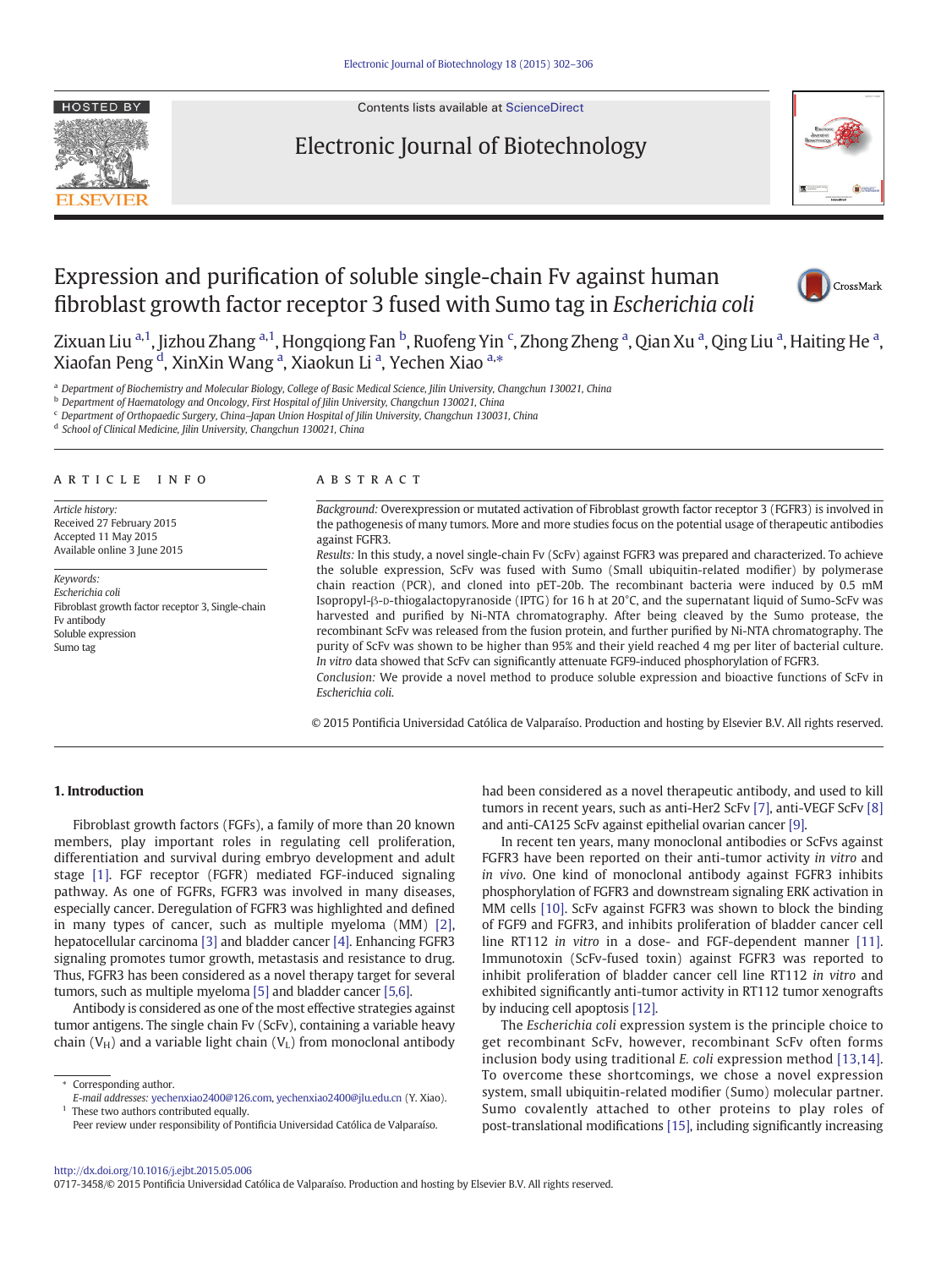<span id="page-1-0"></span>

Fig. 1. Design and synthesis of Sumo-ScFv by PCR. (a) Sumo-ScFv was designed according to the schematic illustration. Firstly, Sumo-linker was created by PCR using P1 and P2. Secondly, Sumo-ScFv was then synthesized by PCR using Sumo-linker and ScFv as templates, P1 and P3 as primers. The final PCR product of Sumo-ScFv was shown in panel (b) and its molecular weight is about 1070 bp.

the yield of recombinant protein, correctly facilitating target protein folding, and promoting protein solubility [\[16,17\]](#page-4-0), so Sumo has become an effective biotechnological tool as a fusion system in E. coli, by which many recombinant proteins, such as FGF21 [\[18\],](#page-4-0) pramlintide [\[19\],](#page-4-0) ScFv-9R [\[20\],](#page-4-0) acquired better expression.

In the present study, we construct expression plasmid containing Sumo and ScFv against FGFR3. The recombinant expression plasmid was induced by IPTG in E. coli and purified by Ni-NTA. Further, ScFv was released from Sumo-ScFv cleaved by Sumo enzyme. Our results showed that Sumo is very helpful for promoting the soluble expression of ScFv in E. coli, and the resulting recombinant bioactive ScFv can be used for therapeutic applications and clinical diagnosis of patients in the future.

#### 2. Materials and methods

#### 2.1. Reagents, enzymes, antibodies, bacterial strains

Prime STAR®GXL DNA Polymerase was purchased from TaKaRa Company (Japan). Restriction enzymes NdeI and XhoI were provided by NEB (England). Ni-NTA agarose was purchased from GE healthcare (Sweden). Anti-His tag antibody was provided from Proteintech (Chicago). p-FGFR3 (Tyr724) antibody was purchased from Santa Cruz (USA). Anti-FGFR3 antibody was obtained from Abcam (USA). Anti-beta-actin antibody was purchased from Cell Signaling (USA). E. coli DH5 $\alpha$  and E. coli BL21 (DE3) strains were obtained from Invitrogen (USA). The E. coli expression plasmid pET-20b-Sumo containing Sumo fragment was kept in Biochemistry lab, College of Basic Medical Science, Jilin University. Dr. Qi Xiang from Jinan University generously supplied us with the Sumo protease.

#### 2.2. Design of fusion genes and constructions of pET-Sumo-ScFv

The ScFv gene was constructed in a  $V_H$ -linker- $V_I$  format according to the prior report [\[19\]](#page-4-0) and US patent (8101721B2), and synthesized by ZoonBio Biotechnology Co (China). The primers used for the construction of fusion gene containing ScFv and Sumo fragment were designed as follows: P1 (GGAATTCCATA TGCATCATCATCATCA TCACG) was designed according to the 5′ terminal sequence of Sumo fragment; P2 (5′CTCTGCTGCAGCTGCACCTGACCACC AATCTGTT CTCTGT3′) contained 3′ terminal sequence of Sumo and 5′ terminal sequence of ScFv. P3 (CCGCTCGAGTTACTGGCCCAGCACGGTCAGT) primer was designed according to the 3′ terminal sequence of ScFv. As shown in Fig. 1a, Sumo-linker was created by PCR using P1 and P2 as forward and reverse primers, using pET-20b-Sumo as a template. PCR parameters consisted of 5 min of Prime STAR®GXL DNA Polymerase activation at 98°C, followed by 30 cycles of denaturation at 98°C for 10 s, annealing at 60°C for 15 s, extension at 68°C for 30 s, and then a final single extension at 68°C for 5 min.

Further, the Sumo-ScFv was generated by PCR, using P1 and P3 as the forward and reverse primers, using Sumo-linker and ScFv as templates. The fusion gene was digested with NdeI and XhoI, and inserted into the pET-20b. Finally, the identified recombinant plasmid was confirmed by DNA sequencing (Sangon, Shanghai).



Fig. 2. The inducible expression of recombinant Sumo-ScFv and soluble analysis by SDS-PAGE. Bacterial cells containing Sumo-ScFv were induced by 0.5 mM IPTG for 16 h induction at 20°C, then the cell pellets were collected by centrifugation and protein was extracted by sonication and centrifugation. Both soluble and insoluble fractions were analyzed by 12% SDS-PAGE. Compared with negative control (NC) and without IPTG group, Sumo-ScFv highly expressed in recombinant bacteria by IPTG induction (panel (a)). The panel (b) showed total bacteria, supernatant and precipitation of bacterial containing Sumo-ScFv.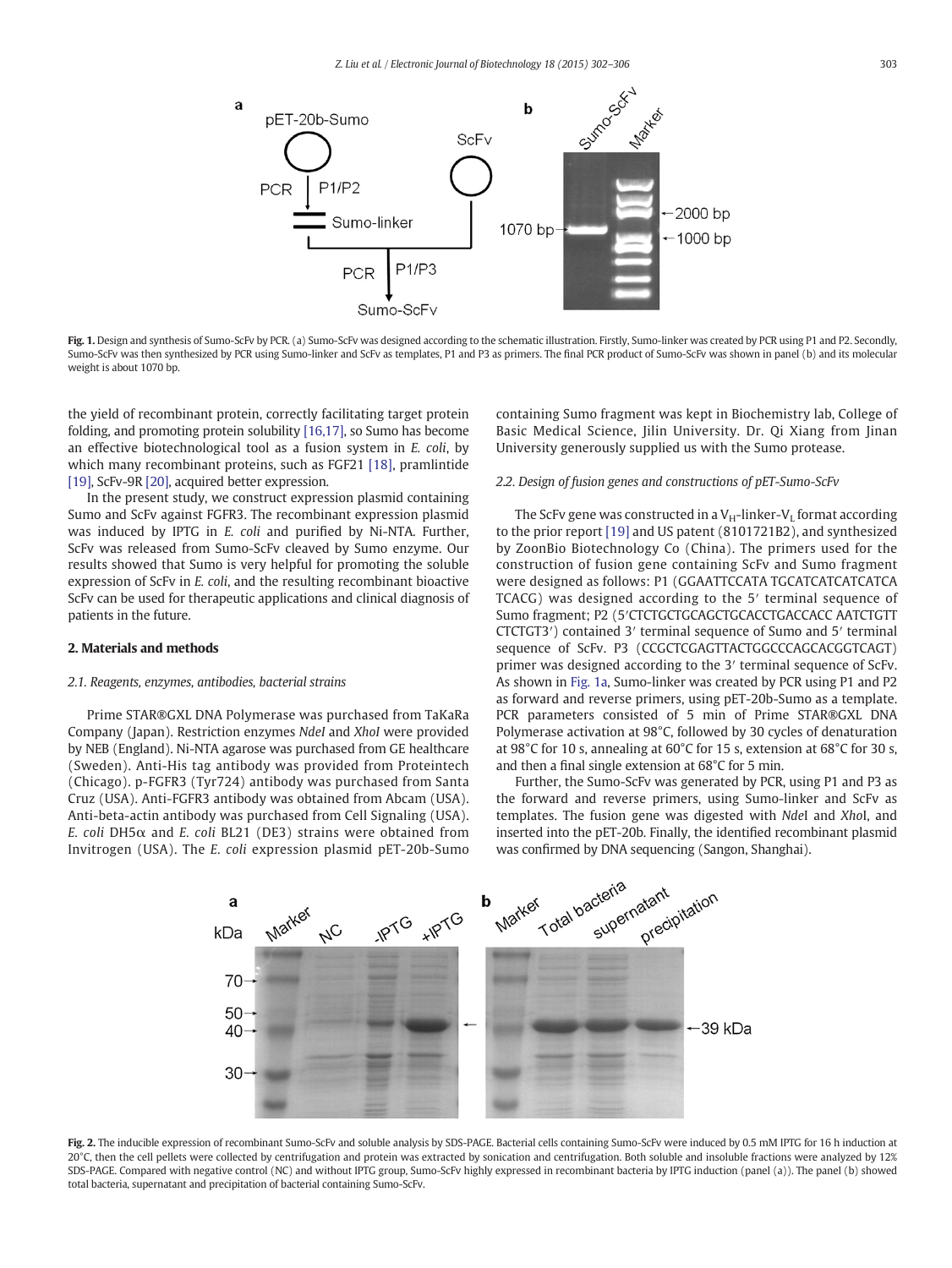### <span id="page-2-0"></span>2.3. Expression and soluble detection of recombinant Sumo-ScFv

A single colony from E. coli BL21 (DE3) harboring pET-Sumo-ScFv was grown overnight in the LB medium (1% peptone, 1% yeast extract, and 0.5% sodium chloride, pH 7.0), and incubated in a shaker at 37°C. A 3 ml aliquot of resulting culture was inoculated into 300 ml fresh LB medium and incubated at 37°C and 220 rpm until  $OD_{600}$  was 0.6 to 0.8. Isopropyl-β-D-thiogalactopyranoside (IPTG) was added to 0.5 mM final concentration for 16 h induction at 20°C. The cell pellets were collected by centrifugation and lysed by sonication. The supernatants were harvested by centrifugation at  $12,000 \times g$  for 30 min at 4°C, and the remaining pellets (insoluble fraction) containing inclusion bodies were resuspended into an equal volume of lysis buffer. Both soluble and insoluble fractions were analyzed by 12% SDS-PAGE [\[18\]](#page-4-0).

#### 2.4. Purification of Sumo-ScFv

The cell lysate of Sumo-ScFv was purified by Ni-NTA chromatography. The Ni-NTA resin was washed with wash buffer I (20 mM Tris–HCl,  $pH$  8.0) until OD<sub>280</sub> of effluent reached base line. The proteins without 6His-tag were eluted from the column with wash buffer II (20 mM Tris–HCl containing 20 mM imidazole, pH 8.0). Finally, 6His-tagged Sumo-ScFv protein was harvested from the column with elution buffer (20 mM Tris–HCl containing 200 mM imidazole, pH 8.0). The purity of Sumo-ScFv was assessed by SDS-PAGE and its concentration was determined with BCA Protein Assay Kit.

#### 2.5. Cleavage of Sumo from Sumo-ScFv and further purification

The Sumo-ScFv protein was diluted to a concentration of 1 mg ml- $^1$ . 10U Sumo protease were added to the dilution in salt buffer (20 mM Tris–HCl, pH 7.0), and the mixture was incubated overnight at 4°C, then the cleaved sample was applied to a Ni-NTA resin column. The recombinant ScFv without His tag was washed directly, but Sumo and Sumo protease containing His-tag were bound to the Ni-NTA resin column. Finally, the recombinant ScFv was desalted overnight with dialysis bag at 4°C.

#### 2.6. Western blot analysis

The immunogenic activity of purified Sumo-ScFv was assayed by Western blot. Total cellular protein was boiled in an equal volume of sample loading buffer, a Tris–HCl buffer (pH 6.8) containing 20% glycerol, 2.5% SDS, 10% β-mercaptoethanol and 0.005% bromophenol blue. Protein samples were electrophoresed on 12% of SDS-PAGE, and then electrophoretically transferred onto PVDF membrane. The nonspecific binding of transferred membrane was blocked with 5% non-fat milk powder overnight. The membrane was incubated with a polyclonal anti-His tag antibody (1:1000), then washed and incubated with a 1:1000 dilution of secondary HRP-conjugated antibody. Immunoreactive bands were visualized using an ECL kit.

#### 2.7. Mass spectrometry analysis

The specific band of ScFv from the SDS-PAGE gel was pooled and analyzed by liquid chromatography–tandem mass spectrometry (LC–MS/MS). This technical service was supported by Beijing Protein Institute Co. Ltd.

#### 2.8. Inhibition of FGFR3 signaling by ScFv in RT112 cells

RT112 cells were grown overnight in DMEM medium containing 10% FBS, 100 U ml-1 ampicillin and 100 U ml-<sup>1</sup> streptomycin at 37°C of cell incubator. Before stimulation, cells were firstly starved with DMEM medium without FBS in the absence or presence of ScFv for 14 h, and then stimulated with 10 ng ml $-1$  FGF9 for 30 min. Then total



Fig. 3. The purification of recombinant Sumo-ScFv through Ni-NTA. The recombinant protein of Sumo-ScFv supernatant shown was loaded on a Ni-NTA and washed with different concentrations of imidazole. SDA-PAGE analysis showed the purification of recombinant Sumo-ScFv from eluant of 20 mM and 200 mM imidazole, as well as Sumo-ScFv supernatant and balance elute.

protein from different treated RT112 cells was harvested and analyzed by SDS-PAGE, and followed by Western blot with specific antibody against p-FGFR3 and FGFR3. Beta-actin was detected as a loading control.

#### 3. Results and discussion

#### 3.1. Construction of pET-Sumo-ScFv expression plasmid

The gene sequence of ScFv was synthesized by Zoonbio Biotech Co. (China) and its size is 738 bp. The fusion gene containing Sumo and ScFv was generated according to the design of [Fig. 1a](#page-1-0) by PCR. As shown in [Fig. 1b](#page-1-0), the PCR product of Sumo-ScFv is about 1070 bp. Further, Sumo-ScFv was double digested and cloned into pET-20b plasmid. The Sumo-ScFv sequence which came from the recombinant plasmid was confirmed by DNA sequencing, and results showed that it



Fig. 4. The digestion of recombinant Sumo-ScFv by sumo protease and further purification through Ni-NTA. The purified Sumo-ScFv was digested by Sumo protease for 10 h at 4°C, and then applied to the Ni-NTA column. The Sumo and Sumo protease containing 6His-tag were affiliated by Ni-NTA resin, only ScFv was eluted from the column when washed off the resin with elution buffer. The results of digestion and purification were shown by SDS-PAGE.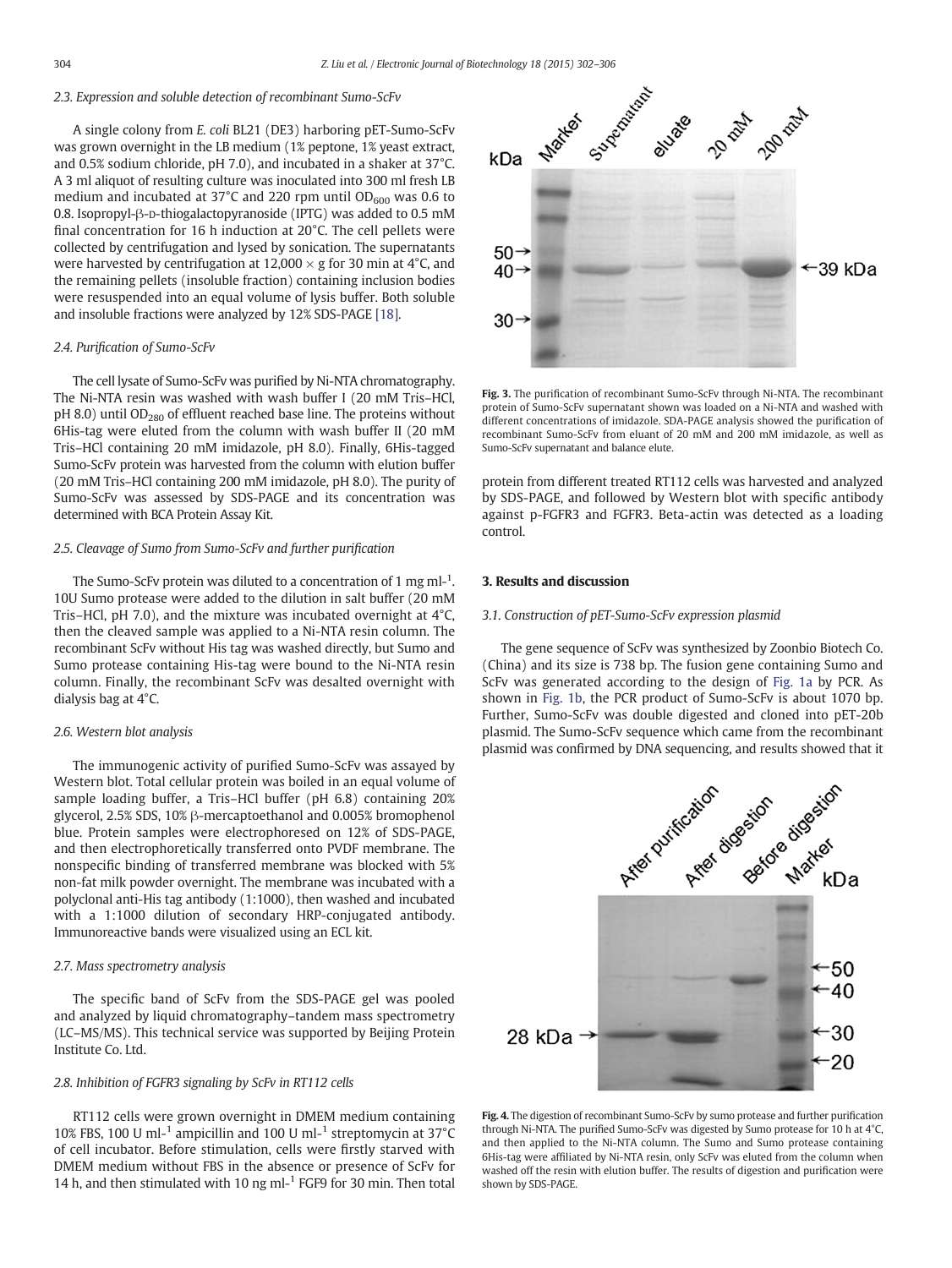

## (MATRIX) Mascot Search Results



Fig. 5. The identification of recombinant Sumo-ScFv and ScFv. The recombinant Sumo-ScFv was detected with anti-His tag antibody by Western blot (panel (a)). Both lane 1 and lane 2 are recombinant Sumo-ScFv. As shown in panel (b), the ScFv which was removed Sumo by sumo protease was assayed by Mass spectrometric method. The peptides in bold red highly match with recombinant ScFv, in which its sequence coverage reaches 80%.

was in conformity with the expected sequence. The sequence of fusion gene can be found in GenBank (accession number KP405837).

#### 3.2. Expression and purification of Sumo-ScFv

a

E. coli cells harboring Sumo-ScFv were induced by 0.5 mM IPTG for 16 h at 20°C, then the cell pellets were harvested by centrifugation and protein was extracted and separated by sonication and centrifugation. The supernatants and precipitate were collected and performed to 12% SDS-PAGE analysis. As shown in [Fig. 2a,](#page-1-0) the expression of a 39 kDa protein which is similar to the predicted size was induced by IPTG, compared with negative control (blank plasmid) or recombinant bacteria without IPTG induction.

To detect the soluble expression of recombinant Sumo-ScFv, the supernatant and precipitate of cell lysate were both analyzed by SDS-PAGE and the results showed Sumo-ScFv highly expressed in the fraction of both supernatant and precipitate, but soluble fractions (supernatant) exceed 50% of total target protein. Previous studies showed that recombinant ScFv often forms inclusion body using traditional E. coli expression method [\[13,14\]](#page-4-0). Our results suggested that Sumo may be very helpful to promote soluble expression of recombinant ScFv.

To acquire high purity recombinant protein, Ni-NTA was applied to the purification because 6His-tag was located in the N-terminal of Sumo. Different concentrations of imidazole were tried to elute the recombinant protein. The results showed that Sumo-ScFv was efficiently eluted from Ni-NTA column using elusion buffer containing



Fig. 6. Inhibition of FGFR3 signaling pathway by ScFv-9R. RT112 cells were starved with DMEM medium without FBS in the absence or presence of ScFv for 14 h, and then stimulated with 10 ng  $ml^{-1}$  FGF9 for 30 min. Then total protein from different treated RT112 cells was harvested and analyzed by SDS-PAGE, and followed by Western blot with specific antibody against p-FGFR3 and FGFR3. Beta-actin was detected as a loading control.

## 200 mM imidazole. SDS-PAGE analysis showed that the purity of Sumo-ScFv exceeds 90% [\(Fig. 3\)](#page-2-0).

#### 3.3. Further purification and determination of ScFv after cleavage of Sumo

To cleave Sumo fragment from the fusion protein, the purified Sumo-ScFv was digested by Sumo protease for 10 h at 4°C, and then applied to the Ni-NTA column. The Sumo and Sumo protease containing 6His-tag were affiliated by Ni-NTA resin, only ScFv was eluted from the column when washed off the resin with elution buffer. As shown in [Fig. 4,](#page-2-0) SDS-PAGE analysis showed that more than 90% recombinant Sumo-ScFv was efficiently cleaved by Sumo protease. Because ScFv has no His tag, Sumo fragment from Sumo-ScFv could be separated from ScFv by Ni-NTA column. SDS-PAGE analysis showed a 26 kDa band of ScFv, and its purity exceeds 95%. Since the 6His-tag and start codon were put in the N-terminal of Sumo-ScFv, the recombinant ScFv has a natural amino acid sequence without any tags after cleavage of Sumo. This showed that Sumo expression system is a feasible method to acquire natural recombinant protein without any tags.

#### 3.4. Identification of recombinant Sumo-ScFv and ScFv

To assay the authenticity of fusion protein, the immunoactivity of purified Sumo-ScFv was performed with anti-his tag antibody by Western blot due to 6His-tag designed in the N-terminal of Sumo. The results revealed that Sumo-ScFv (Fig. 5a, lane 1 and lane 2) could specifically react with anti-his tag antibody.

The immunoactivity of ScFv could not be performed because there are no specific antibodies or antigens against recombinant ScFv. To confirm the authenticity of ScFv, ScFv was successfully identified by Mass spectrometric method and detailed data was shown in Fig. 5b. The results indicated that the data of score and sequence coverage both match the amino acid sequence of ScFv.

#### 3.5. ScFv specifically inhibits FGFR3 signaling in RT112 cells

To investigate whether ScFv has bioactivity against FGFR3 positive cells, the bladder cancer RT112 cells which highly expressed FGFR3 were stimulated by FGF9 in the absence or presence of ScFv. The phosphorylation of FGFR3 which represents receptor kinase activity was detected by Western blot with specific antibody. The results showed that FGF9 can stimulate FGFR3 phosphorylation significantly and ScFv efficiently attenuates FGF9-induced FGFR3 phosphorylation (Fig. 6). The results also displayed that ScFv can specifically inhibit FGFR3 signaling pathway by competing FGFR3 with FGFs. In Martínez-Torrecuadrada's [\[11\]](#page-4-0) study, several human ScFvs specifically bound FGFR3 were found